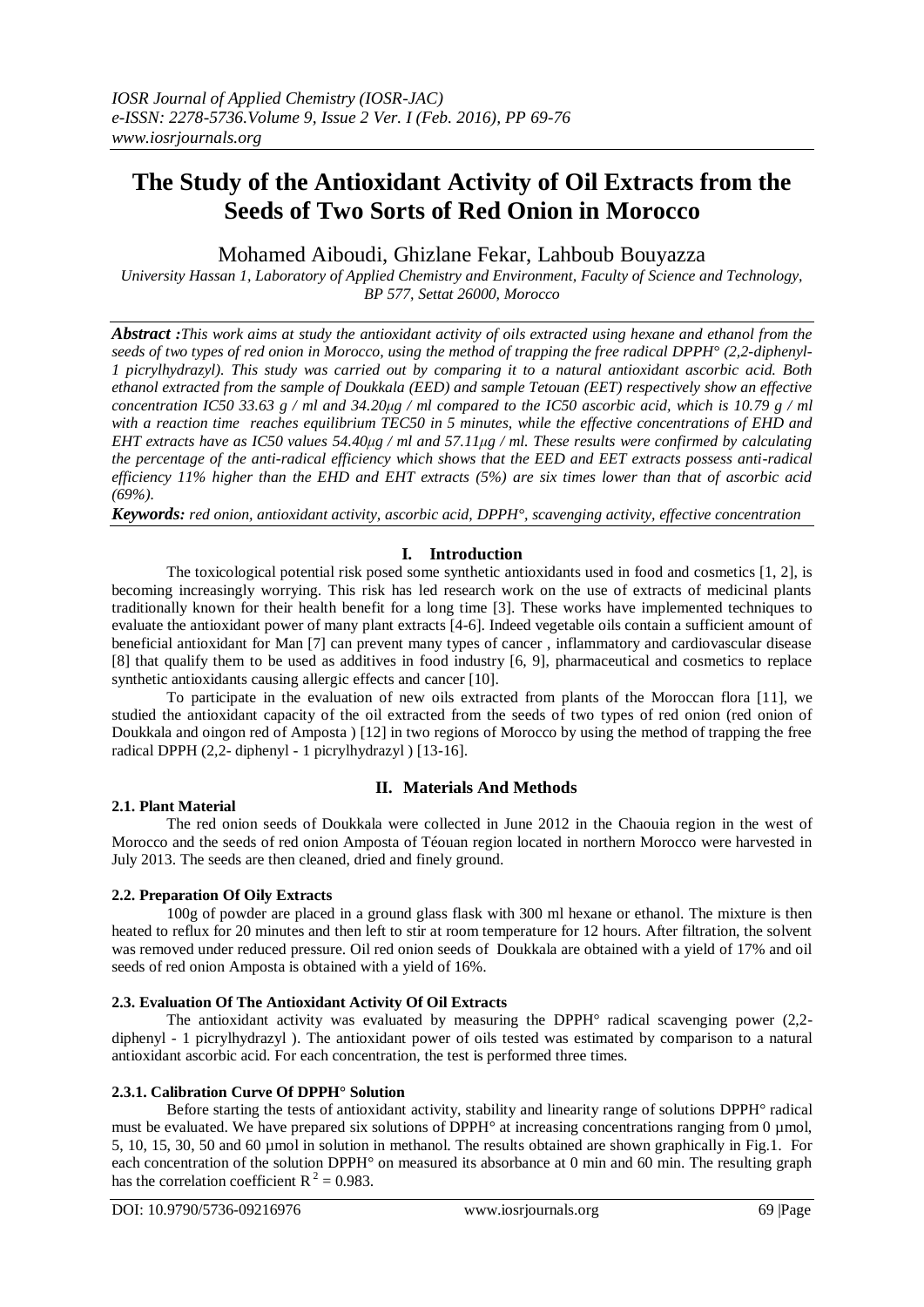The activity of the scanning radical DPPH° was measured according to the protocol described by Lopes- Lutz and al. [17] where each of 100µl of methanol solutions of the oily extracts tested at different concentrations after having mixed with 1300  $\mu$ l of a methanol solution of DPPH° at 0.004 %. After an incubation period of 30 minutes at laboratory temperature, the absorbance is read at 517nm. The inhibition of free radical DPPH° through was also performed ascorbic acid. The kinetics of the reaction and parameters for the calculation of the antioxidant activity for ascorbic acid and oily extracts are then determined.



### **2.3.2. Determining the Percentage Of Inhibition**

Inhibition of free radicals in percentages (I %) is calculated using the following formula:

I% = [(Abs negative control – Abs sample) / Abs negative control]  $\times$  100 (1),

With Abs sample: Sample absorbance,

Abs negative control: absorbance of the negative control.

The reaction kinetics of oil extracts and ascorbic acid with DPPH was entered for each concentration.

To get the effective concentration IC50, (defined as the concentration of antioxidant required to reducing the concentration of initial DPPH° 50%) for each extract, we traced the curves of the oil concentration and ascorbic acid function of DPPH° inhibitions percentages obtained.

#### **2.3.3. Determination Of Balance Time TEC50**

The parameter TEC50 was defined as the time reaches to equilibrium with an antioxidant concentration equal to IC50.

#### **2.3.4. Determination Of The Anti-Radical Efficiency EA**

Both IC50 and TEC50 factors can be combined to obtain the parameter of anti-radical efficiency:  $EA = 1 / IC50 TEC50 \times (2)$ .

## **III. Resultants And Discussion**

The analysis of the chemical composition that we have already made, has made it possible to identify the various major constituents of oils red onion seeds of Doukkala region [18] and the red onion of Amposta in the region of Tetouan. Other polyphenols with antioxidant molecules are present in these extracts could be estimated by anti-radical reaction with DPPH°.

#### **3.1. Antioxidant Activity**

3.1.1. Reaction kinetics The reduction kinetics of free radical DPPH˙ for each concentration of ascorbic acid is shown by the following Fig.2: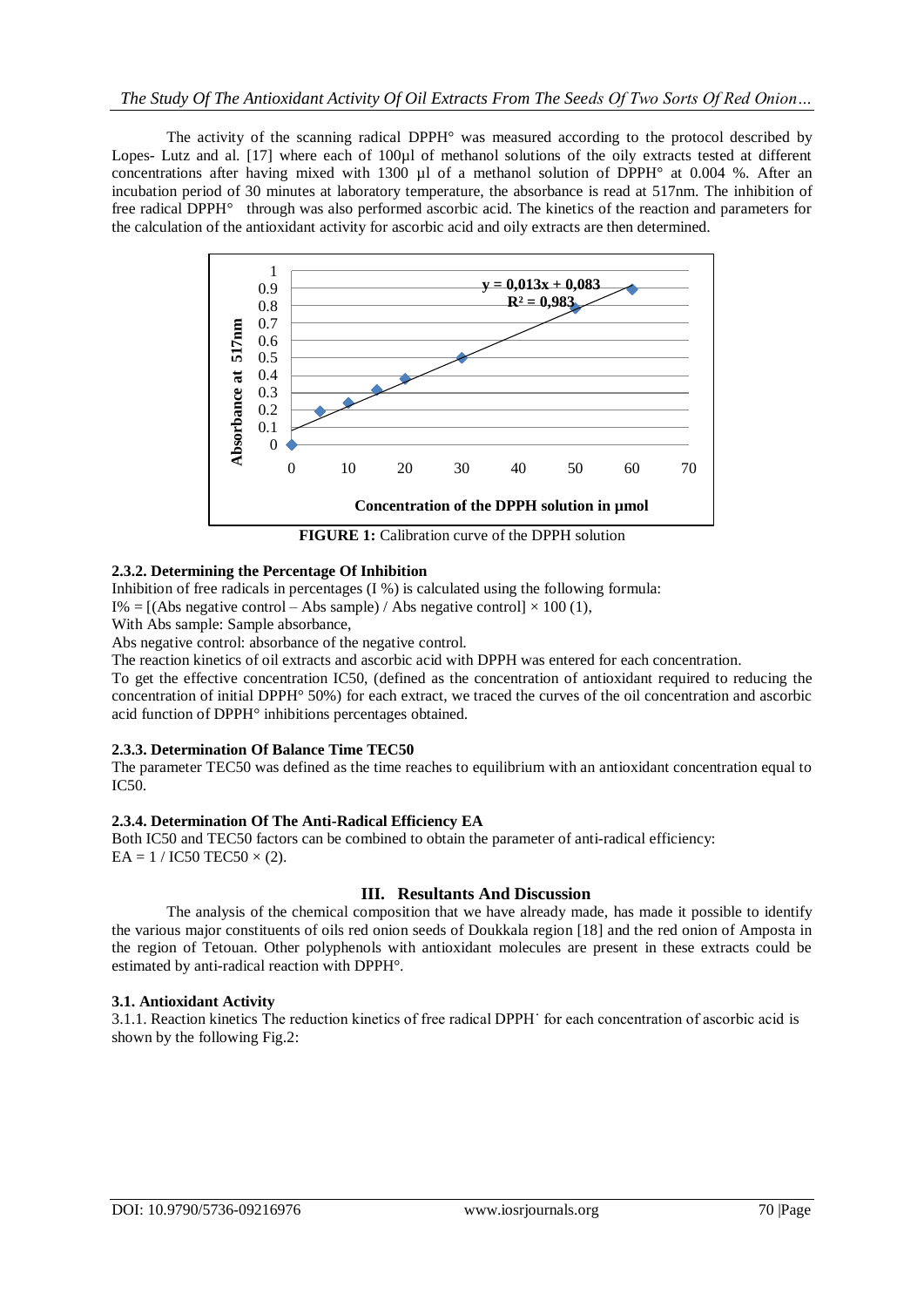

**FIGURE 2:** reduction kinetics of DPPH° with ascorbic acid

The free radical DPPH° reduction kinetics obtained by reaction with each concentration of the hexane extract oil red onion seeds of Doukkala (EHD) is presented by the following Fig.3:



**FIGURE 3:** reduction kinetics of DPPH° with EHD

The free radical reduction kinetics DPPH° obtained by reaction with each concentration of oil hexane extract of red onion seeds Amposta Tetouan (EHT) is presented by the following Fig4:



**FIGURE 4:** reduction kinetics of DPPH° with EHT

The reduction kinetics of free radical DPPH° obtained by reaction with each concentration of the ethanol extract of red onion seeds of Doukkala (EED) is presented by the following Fig.5: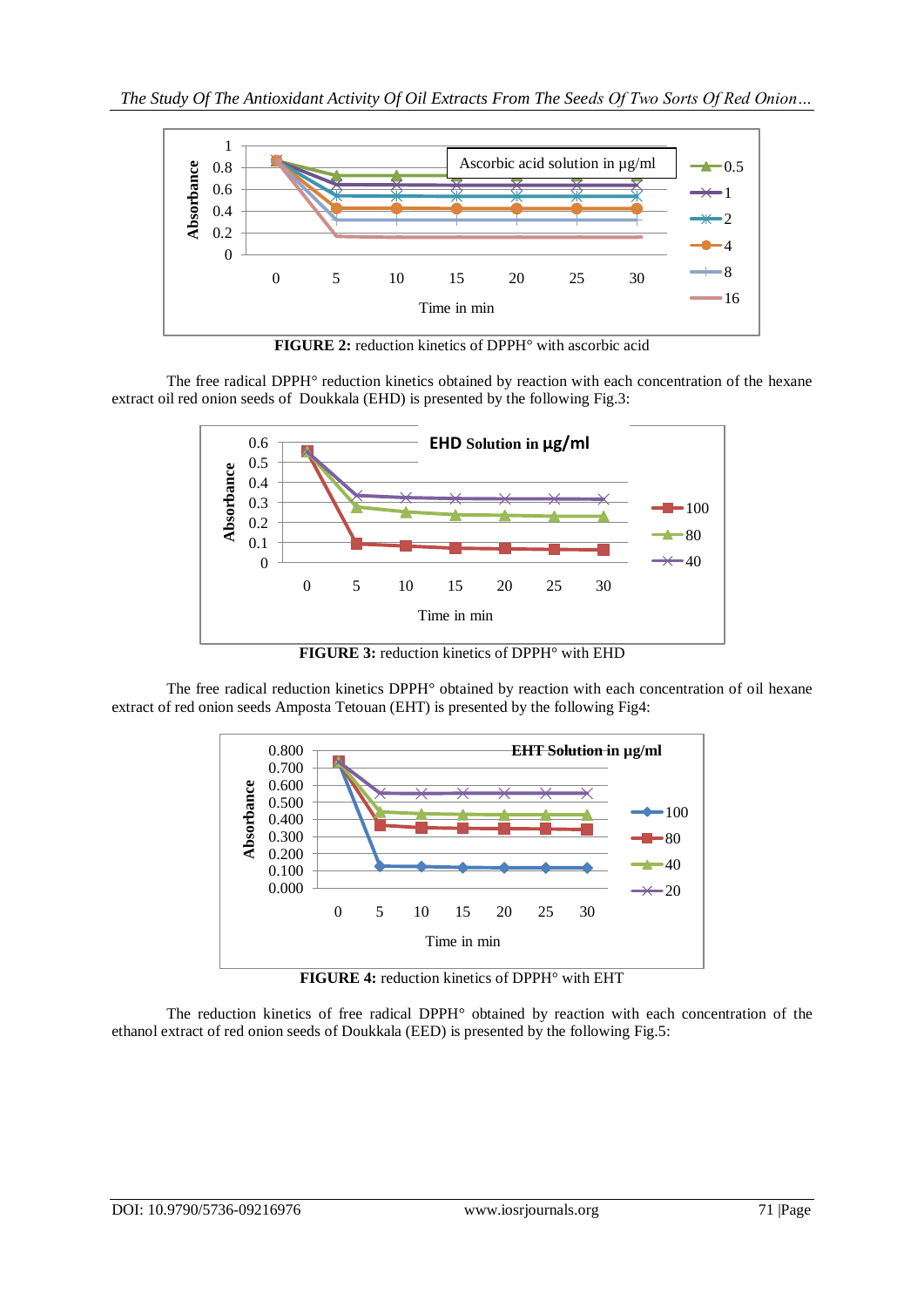

The kinetics of reduction of free radical DPPH° obtained by reaction with each oil concentration of the ethanol extract of red onion seeds of Amposta Tetouan (EET) is presented by the following Fig.6:



**FIGURE 6:** reduction kinetics of DPPH° with EET*.*

We note that for all the samples examined (ascorbic acid and extracts), the curves obtained show two areas:

- the first zone high kinetic trapping of the radical observed after the first five minutes for the ascorbic acid and the ethanol extract after the first 10 minutes, while for the hexane extracts this area extends to 15 min. - the second zone trapping low kinetic area of DPPH radical or area tend toward equilibrium observed after 5 minutes to ascorbic acid, and the hexane extract of the sample of Tetouan, while this zone is observed after 15 minutes for the rest of the extracts. Thedecrease in the concentration of free radical DPPH° is also reflected in the decrease in absorbance during reaction time to exhaustion of the hydrogen donor antioxidant capacity.

## **3.1.2. Determining The Percentage Of Inhibition**

Measuring the absorbance (or optical density) of different antiradical reactions was carried out by UV spectrophotometry at 517 nm. The percentages of inhibition are calculated using the absorbance values obtained using the equation (1). From the PI values obtained have been plotted curves representing the variation of percentage inhibition against concentration of ascorbic acid. In the same principle PI variation curves as a function of the concentrations of other extracts are shown in Fig.7 and Fig.8.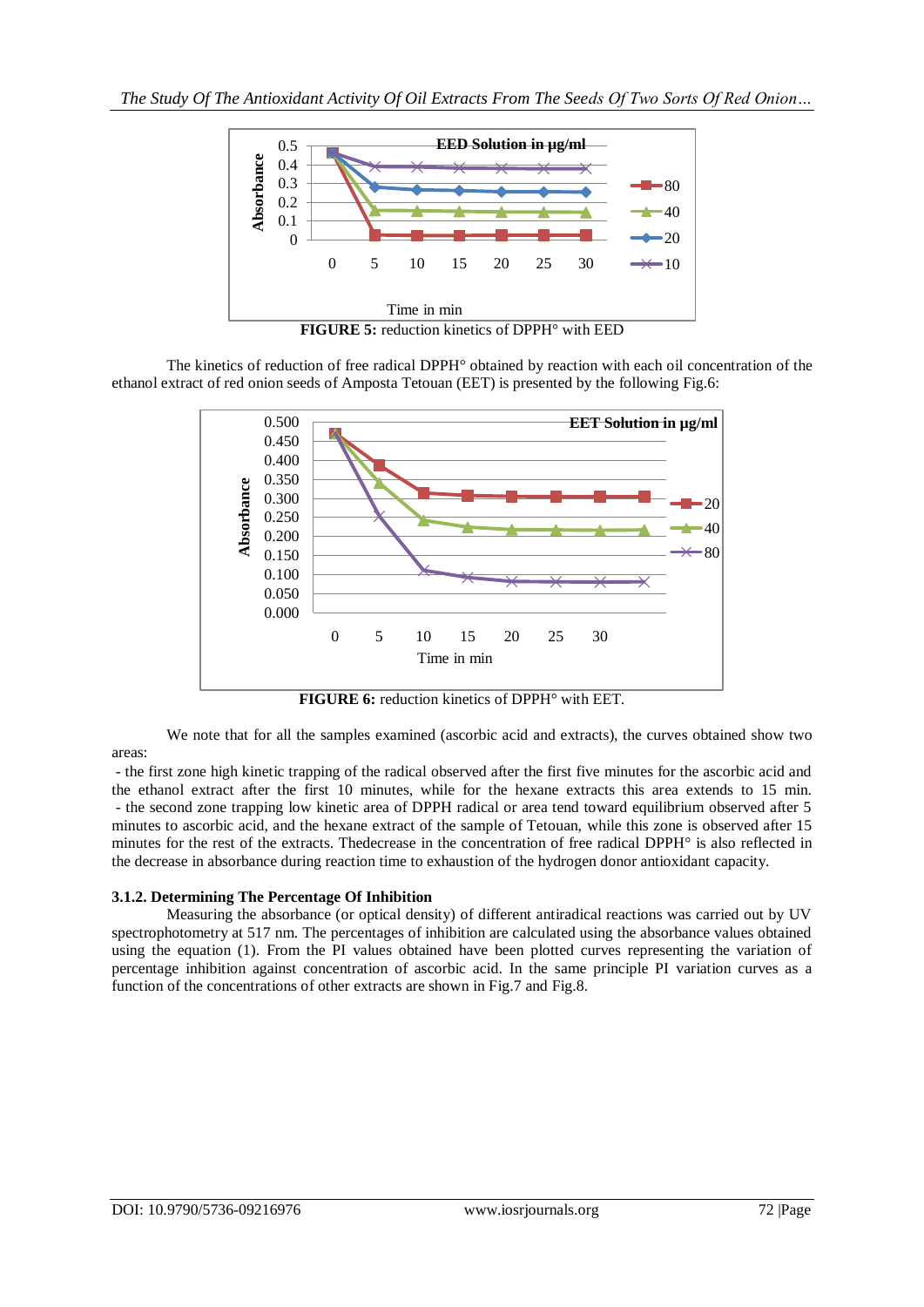

FIGURE 7: % Inhibition of DPPH° against concentration in µg/ml of the extracts (EHD, EET, EED and EED)



**FIGURE 8:** Calculate the IC50 of ascorbic acid and extracts EED, EET, EHD and EHT

The curves obtained show that the percentage of inhibition of the free radical increases as the concentration increases. For revealed Percent inhibition of free radical DPPH° in a concentration of 16 µg / ml of ascorbic acid is 65.22%, while for a concentration of 80μg / ml of the EED and extract the EET extract the percent inhibition of free radical DPPH° est 94.83% and 82.77% respectively. For a concentration of 100 mcg / ml of the hexane extracts EHD and EET gives a percentage inhibition of the free radical DPPH˙ approximately 87,81 and 83%, 85%. From the percentages of inhibition of various concentrations of the oily ethanol extracts sand hexane achieved compared to percent inhibition of ascorbic acid is observed that the oily ethanol extract EED has the best ability to inhibit free radical DPPH°.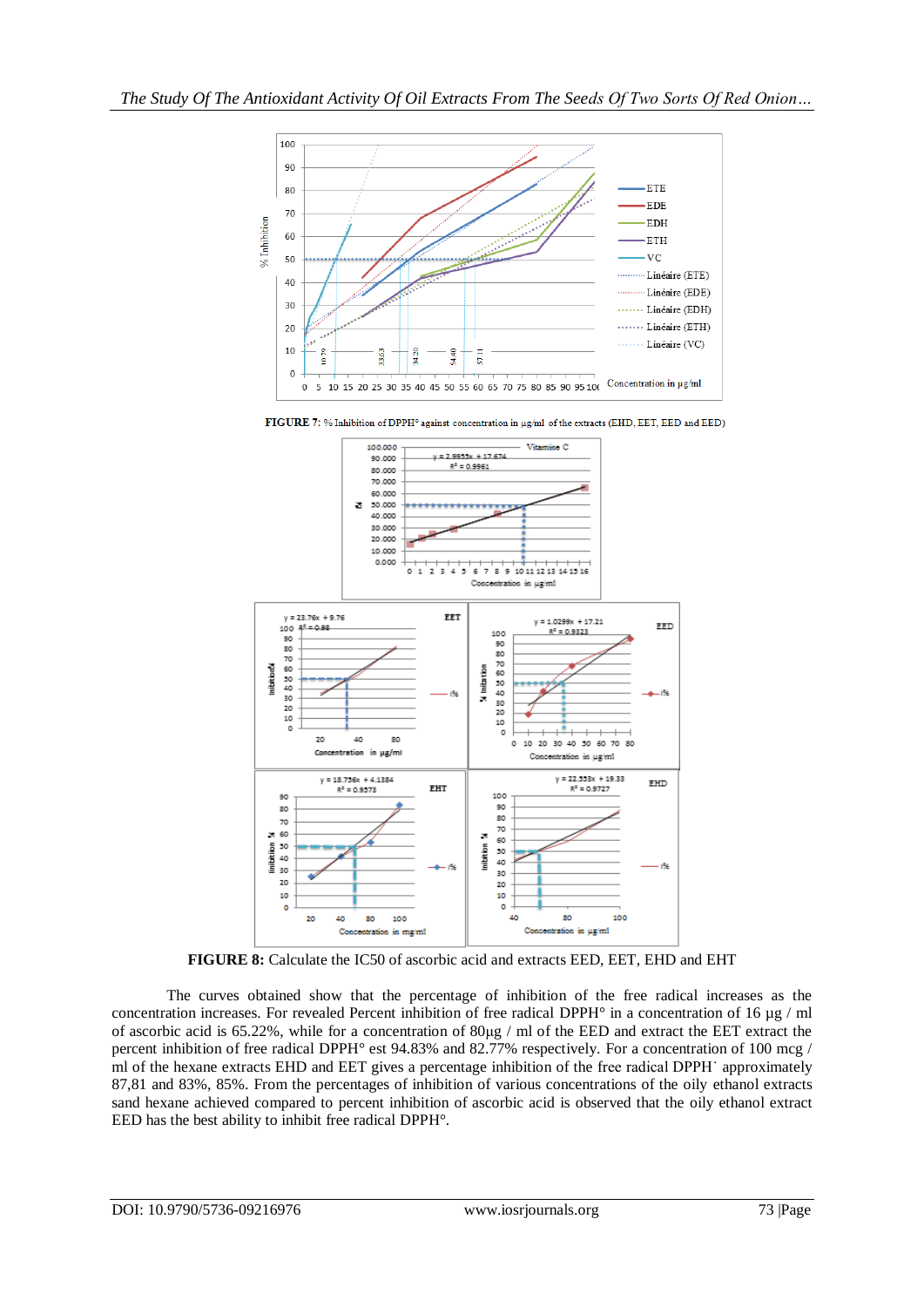| Sample        | Concentration in µg/ml | % inhibition |
|---------------|------------------------|--------------|
| Ascorbic acid | 16                     | 65.22        |
| EED           | 80                     | 94.83        |
| <b>EET</b>    | 80                     | 82.77        |
| <b>EHD</b>    | 100                    | 87.81        |
| <b>EHT</b>    | 100                    | 83.85        |

**TABLE 1:** % inhibition of free radical DPPH° according to extracts concentrations

#### **3.1.3. Determination of IC50**

The IC50 parameter is inversely related to the antioxidant capacity of a compound, because it expresses the amount of antioxidant required to reduce the concentration of free radical of 50%. Overthe IC50 value is low is more antioxidant activity of a chemical compound is high. IC50 values are extrapolated from the following graph 1for a PI of 50% of radical DPPH°.

The IC50 values determined graphically in ug /ml expresses the effective concentration of the sample to reduce by 50% the amount of free radical DPPH°. The results of various extracts are summarized in Table 2. It is noted that both EED and EET extracts could reduce the stable free radical 2,2-diphenyl-1-picrylhydrazyl (DPPH°) of purple coloration diphenylpicrylhydrazine yellow-colored staining with IC50 de 33.63μg / ml showing antioxidant activity three times lower than that of ascorbic acid, while the extract EHD and EHT extract have as respective IC50 concentration 54.40  $\mu$ g / ml and 57.11  $\mu$ g / ml, which shows that the hexane extract it are less effective compared the ethanol extracts which may be due to the presence of more polar antioxidants extract with ethanol graph.2:



**GRAPH 1:** inhibitory concentration IC50.

It has been shown that antioxidant molecules such as ascorbic acid, tocopherols, flavonoids and tannins and reduce fade DPPH due to their ability to give hydrogen, which shows that these extracts can contain these substances with antioxidant capacity.

## **3.1.4. Determining TEC50**

We chose the equilibrium state as measurement period where it appears that the reaction between the free radical DPPH and molecules with antioxidant activity of the oily extract reaches the equilibrium phase. The time required to reach steady state depends on the reactivity antioxidants and concentrations used. The results obtained are summarized in Table 2.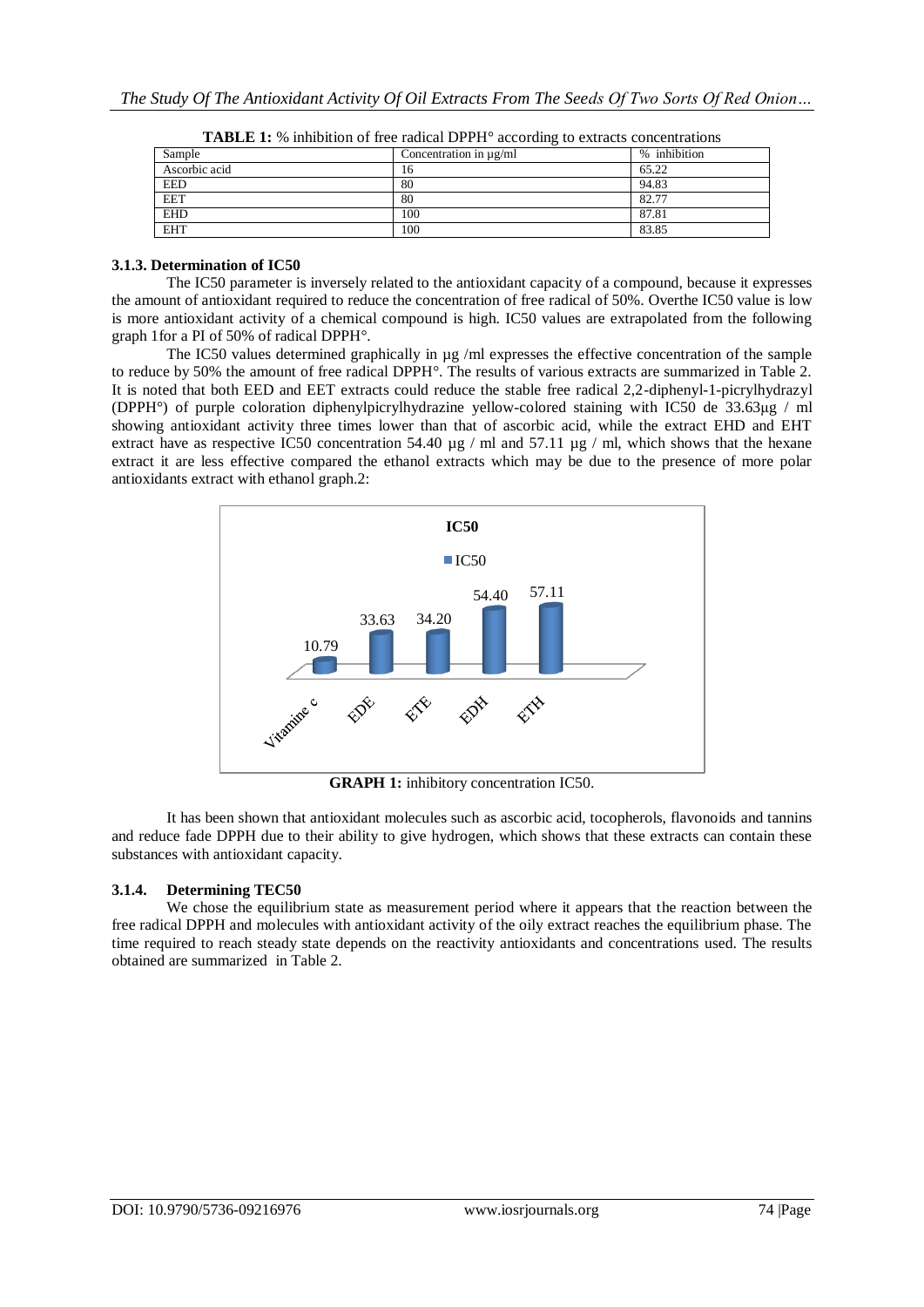

**GRAPH 2:** parameters TEC50

The TEC50 extracts EED and EET corresponding to the reaction of 50% of radical with these extracts is twice less than that of ascorbic acid and the TEC50 of EHD and EHT extracts are also three times less. To characterize the effectiveness of these antioxidants, one calculates the efficiency parameter antiradical EA.

## **3.2. Parameter Anti-Radical Efficiency:**

The anti-radical efficiency combines the two IC50 TEC50 according to parameters and equation (2) to calculate easily in order to characterize the behavior of a substance or mixture as an antioxidant. The calculation parameters of the antioxidant activity of different extracts are summarized in Table 2, which allows us to classify these in relation to the antioxidant activity of ascorbic acid Table 2,

| Table 2: The calculation parameters of antioxidant activity |                    |              |                       |       |         |  |
|-------------------------------------------------------------|--------------------|--------------|-----------------------|-------|---------|--|
|                                                             | IC 50 $(\mu$ g/ml) | $TEC50$ (mn) | $EA$ (ml/ $\mu$ g.mn) | % E A | ranking |  |
| Ascorbic acid                                               | 10.79              |              | 0.01854               | 69    | strong  |  |
| <b>EED</b>                                                  | 33.63              | 10           | 0.00297               |       | medium  |  |
| <b>EET</b>                                                  | 34.20              | 10           | 0.00292               |       | medium  |  |
| <b>EHD</b>                                                  | 54.40              |              | 0.00123               |       | Toolow  |  |
| <b>EHT</b>                                                  | 57,11              |              | 0.00117               |       | Toolow  |  |

Table 2: The calculation parameters of antioxidant activity

From these results, it seems that EED extract has antioxidant activity more effective than the rest of the extracts. The following graph determines the percentage of effective anti-radical EA:



**GRAPH 3 :** The percentage of anti-radical effectiveness EA

## **IV. Conclusion**

The study of the antioxidant activity of oil extracts from the seeds of two sorts of red onion in Morocco trapping method according to the free radical DPPH° showed that these extracts have moderate antioxidant activity comparable to that of ascorbic acid. The percentage of anti-radical efficiency obtained for each sample shows that both ethanol extracts exhibit anti-radical efficiency of 11% 6 times lower than the 69% ascorbic acid. While both hexane extracts have an EA% to about 5% 14 times lower than that of ascorbic acid 69%, allowing